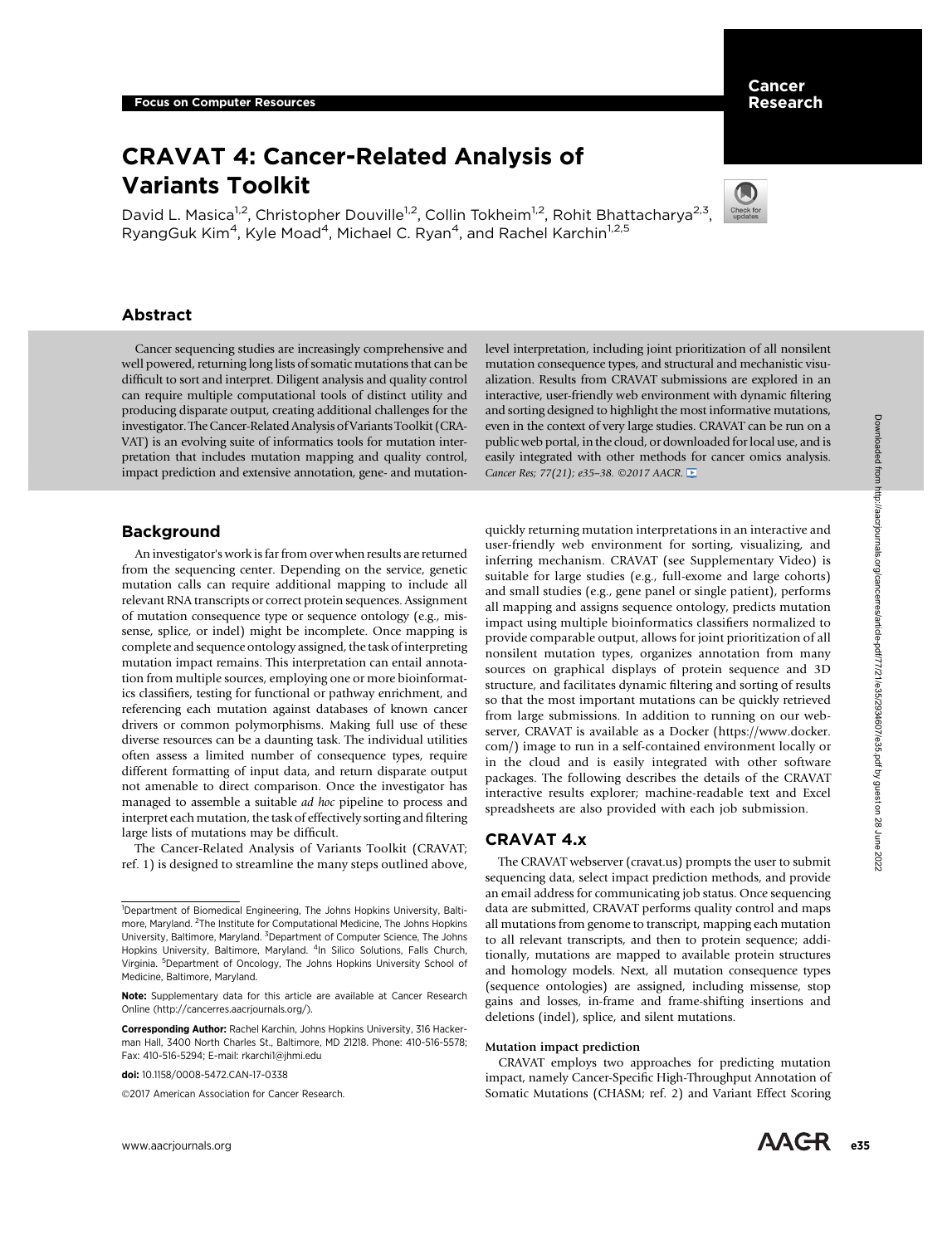Tool (VEST; refs. 3, 4). CHASM uses a random Forest classifier that is trained from a positive class of cancer driver mutations from COSMIC (5) and a putative set of passenger mutations; thus, CHASM classifies mutations as cancer drivers or passengers (random Forests are ensembles of decision trees derived via machine learning). VEST uses a random Forest classifier that is trained from a positive class of disease-associated germline variants from the Human Gene Mutation Database (6) and a negative class of common variants from the exome sequencing map (7); thus, VEST classifies mutations as pathogenic or benign. CHASM can score missense mutations. VEST scores all nonsilent mutation consequence types and facilitates joint prioritization (i.e., scores are directly comparable among all mutations, regardless of sequence ontology). Both CHASM and VEST provide composite gene-level P values and false discovery rates (FDR), as well as mutation-specific P values and FDRs.

#### Results summary

Figure 1A shows selected displays from the CRAVAT Summary tab. This summary includes aggregate results for all mutations from a single submission, at the patient and cohort level. Distribution of submitted mutations by gene function and sequence ontology are displayed as pie charts (Fig. 1A); a pie chart showing distribution by Cancer Genome Landscape definitions (8) is also provided. Chromosome-specific distribution of nonsilent, missense, and inactivating mutations is displayed on a circos plot (Fig. 1A). The results summary also shows the most frequently mutated genes (corrected for gene length) as a bar chart, the top 10 most significant genes as determined by VEST or CHASM composite P values, and sample-level consequence-type distributions displayed as a series of stacked histograms (Fig. 1A). Gene set enrichment of collections of genes with significant composite VEST or CHASM P values is embedded as biological networks from the Network Data Exchange (NDEx; ref. 9); here, the user can toggle through each network detected for their submission and view significant genes in the context of larger biological networks (Fig. 1A).

### Gene- and mutation-level analysis

Figure 1B shows selected displays from the CRAVAT Gene and Variant tabs. The Gene tab displays an interactive spreadsheet, including every gene that harbored a mutation from the submission (truncated example shown at top of Fig. 1B). This table includes gene-specific mutation frequency, the most severe consequence type among submitted mutations for each gene, presence of statistically significant mutation clustering in the related protein [inferred from The Cancer Genome Atlas (TCGA) data, see below], composite VEST and CHASM P values and FDRs, classification as a tumor suppressor or oncogene if applicable, associated drugs, COSMIC occurrences, disease status from ClinVar (a database of clinically annotated variants), and Gene Ontology terms. The table can be sorted by any category and filtered by CHASM and VEST significance (see filtering widget, Fig. 1B); any instance of this table can be exported in Excel format. Clicking any row (i.e., gene) in this table retrieves a drill-down table and a lollipop chart. The drill-down table displays information for each mutation from the selected gene, including chromosome position, sequence ontology, protein change, mutation-specific VEST and CHASM P values, and the reference and alternative DNA base (s). The lollipop diagram plots all submitted mutations for the selected gene onto the protein sequence, with domain labels and

mutation-specific information accessible through the tooltip (mouse-over); the user can optionally choose to plot tissuespecific mutations from TCGA data.

The CRAVAT interactive Variant tab serves information that will be familiar to users after exploring the Gene tab, but here, the user can drill down into the details even further (see for instance, the second spreadsheet in Fig. 1B). This tab includes P values and FDRs for each mutation in the context of all relevant transcripts. Frequencies from population databases (1000 Genomes, ref. 10; ESP6500, ref. 7; and ExAC, ref. 11) are graphically displayed and can be further partitioned by ethnicity. Figure 1B shows an example lollipop diagram, where the submitted R230I missense substitution (top side of lollipop diagram) is compared with TCGA kidney cancer data (bottom of lollipop diagram), revealing the nearby D228N substitution in the ACVR1C gene.

# MuPIT interactive

Figure 1C shows selected displays from Mutation Position Imaging Toolbox (MuPIT) Interactive (12). MuPIT maps mutation positions to annotated, interactive 3D protein structures, and links directly from the gene and mutation entries in the abovementioned widgets and tables (see for instance, the red pill– shaped button in the bottom right-hand corner of Fig. 1B). MuPIT achieves high coverage by including experimental structures from the protein data bank and homology models filtered using standard measures for model quality. MuPIT was designed for investigators without expertise in protein structure/function and can be used to develop mechanistic hypotheses regarding mutations of interest.

For each structure, the MuPIT Protein tab allows manipulation of graphical parameters, such as color, outline, opacity, and style (cartoon, stick, space fill, etc.), as well as options for displaying specific domains, chains, and ligands; additionally, publication-ready images can be exported from this tab. The Mutations tab allows the user to toggle through submitted mutations alongside statistically significant 3D mutation clusters from TCGA data; statistically significant mutation clusters are precomputed for each of 31 TCGA cancer subtypes using the HotMAPS algorithm (13). In Fig. 1C, MuPIT is located at the Annotations tab, and user-submitted mutations (shown in green) are spatially proximal to known TGFBR1 binding and active sites (cyan and blue), suggesting a potential mechanistic role for these mutations.

# CRAVAT 5

The next update of CRAVAT is scheduled for release in 2017 and will include annotations for noncoding mutations, detection of statistically significant sequence hotspots for mutations, updated VEST and CHASM classifiers, inclusion of top-performing impact prediction algorithms from other groups, migration to the current reference human genome (GRCh38), and integration with the Broad Integrated Genomics Viewer. The corresponding MuPIT update will include pathogenic germline mutations, and rare and common germline mutations from healthy populations for optional mapping and display onto protein structure.

# In Context with Other Omics Analysis

CRAVAT is developed for easy integration with other software, including programmatic interfaces for web services. This flexibility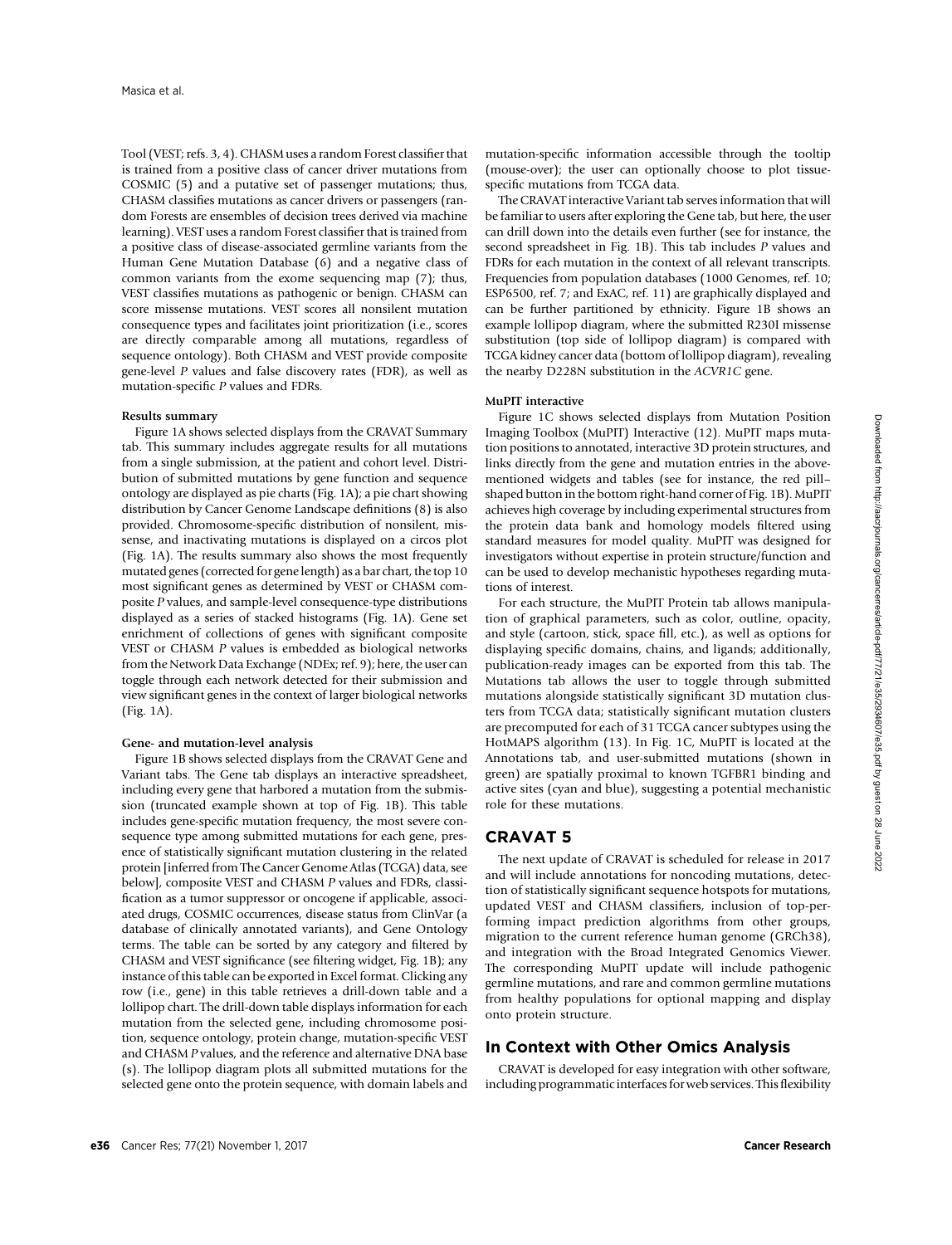

### Figure 1.

Selected widgets and displays from the CRAVAT Summary tab (A), the Gene and Variant tabs (B), and from MuPIT (C).